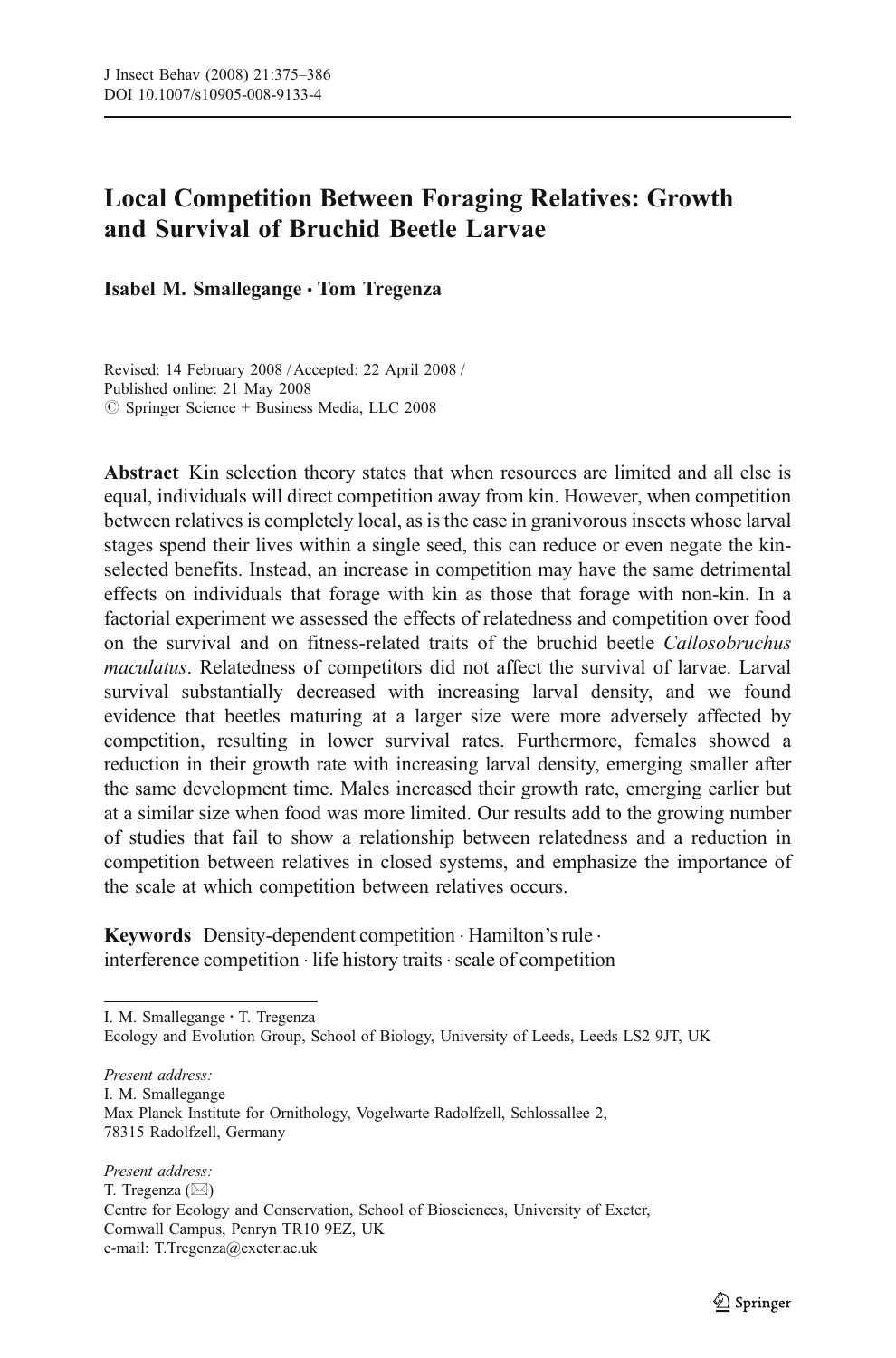## Introduction

Competition among animals for scarce resources is a driving force in structuring populations as it has important effects on life-history strategies of individuals and the evolution of behavior (Lomnicki [1988\)](#page-10-0). Much competition takes place in 'open' systems, where resources are divided into patches and individuals compete but have the choice of leaving a patch to go elsewhere. However, competition also occurs in 'closed' systems where competitors cannot leave the patch and are restricted to options about how they compete with one another. Examples of closed systems are systems where species use seasonally ephemeral habitats such as vernal ponds and tropical rain pools to breed, and where individuals typically arrive en masse to compete for receptive mates (Heyer et al. [1975;](#page-10-0) Thornhill and Alcock [1983;](#page-11-0) Newman [1987;](#page-10-0) Roberts [1994](#page-11-0)). Also, benthic colonial invertebrates, which have a sessile adult life, often face strong, inescapable competition for space and generally one competitor overgrows part or all of another (Vicente [1990;](#page-11-0) Aerts [1998\)](#page-9-0). Granivorous insects, whose larval stages spend their lives within a single seed, are another example of a group of species where competition takes place in a closed system. For example, in beetles of the genus *Callosobruchus*, females lay eggs on the surface of various leguminous beans (Southgate [1979](#page-11-0)). On hatching, the larvae burrow into the bean where they feed and grow, after which they emerge as adults to mate and lay their eggs. As females may lay several eggs on a single bean and larvae cannot move between beans, larval competition may be intense.

Beetles of the genus Callosobruchus are stored product pests and inhabit ephemeral stores of food from which some adults disperse to colonize new stores (Imura [1990](#page-10-0)). New colonies are likely to be founded by a small number of adults, and hence subsequent generations may contain a large proportion of related individuals. Larval competition amongst relatives may therefore occur. Kin selection theory (Hamilton [1964a](#page-10-0), [b\)](#page-10-0) states that when resources are limiting and all else is equal, individuals will direct competition away from kin. The inclusive fitness of an individual is its own direct fitness with the addition of any (relatedness-weighted) indirect fitness of its relatives due to actions of the focal individual (Grafen [1984\)](#page-10-0). Inclusive fitness is best understood from the perspective of the likelihood of proliferation of the individual genes underlying a trait, which can increase in frequency either by making copies of themselves or by enhancing the survival and replication of copies in other individuals. When individuals share a limited resource, kin may accept a reduction in their own fitness if the costs are compensated by an increase in their inclusive fitness through an increase in fitness of their relatives. Non-kin however, will only increase their competitive efforts to acquire more resource. This original formulation of kin selection theory (Hamilton [1964a,](#page-10-0) [b\)](#page-10-0) has been contested because limited dispersal, which is inherent to stored product pests species, increases competition between (related) neighbors. An increase in competition may counteract the reduced level of aggression between related contestants (Queller [1994;](#page-10-0) Frank [1998](#page-10-0)) even to such an extent that the kin selection advantage in decreasing aggression and competition is reduced or even negated (West et al. [2002](#page-11-0)).

To predict the net result of increasing competition and increasing relatedness on the survival of individuals, competition between relatives has been incorporated into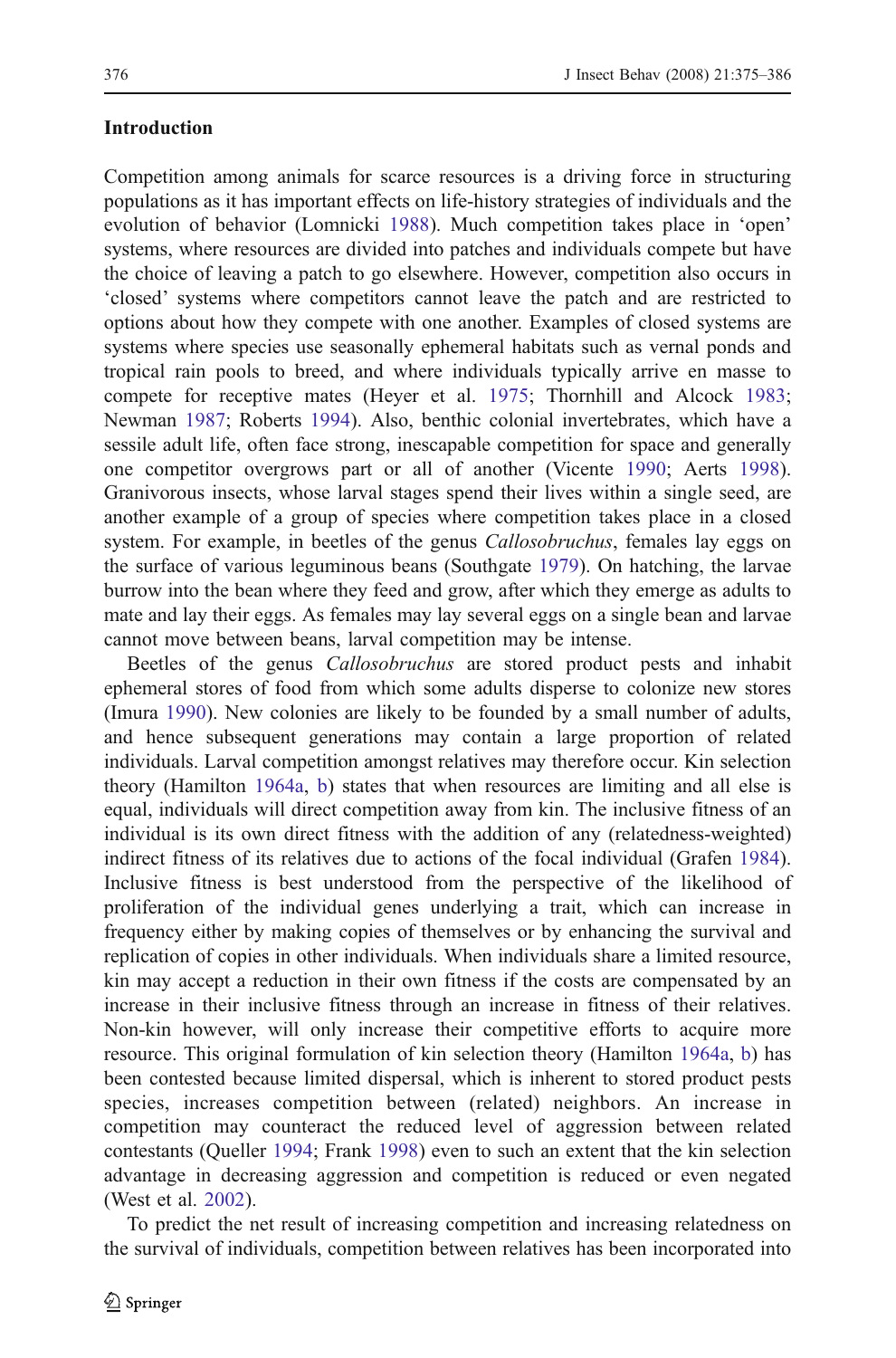Hamilton's rule,  $rb - c > 0$ , where r is the genetic relatedness, and b and c express the marginal benefit and cost of increased altruism, or decreased competition (Hamilton [1964a](#page-10-0), [b\)](#page-10-0). Frank [\(1998](#page-10-0)) has incorporated competition into Hamilton's rule by expressing b as function of three parameters:  $b = B - a(B - c)$ , with c as before and  $B$  constitutes the benefit to the recipients if they do not compete with each other. The parameter a is the spatial scale at which competition occurs and ranges from  $a=0$ (completely global) to  $a=1$  (completely local). A different method has been proposed by Queller [\(1994](#page-10-0)), who states that the parameter  $r$  should be measured with respect to the individuals with which the beneficiary competes  $(r<sub>c</sub>)$ , rather than the global population  $(r<sub>o</sub>)$ . From both models it can be deduced (Griffin and West [2002](#page-10-0)) that the circumstances under which an individual is predicted not to direct competition away from kin are (1) when competition is extremely local  $[a=1]$  (Frank [1998](#page-10-0)), as is the case in closed systems, or (2) when the actor is equally related to the potential benefactor and to their competitors  $[r_e=0 \text{ (Queller 1994)}]$  $[r_e=0 \text{ (Queller 1994)}]$  $[r_e=0 \text{ (Queller 1994)}]$ .

The aim of this study is to assess the effects of relatedness and competition over food on survival and fitness-related traits in the bruchid beetle Callosobruchus maculatus. C. maculatus (Coleoptera, Bruchidae) spends the majority of its life inside a bean as a larva. Inside the bean, larvae of the 'contest type' may fight to such an extent that only one gains exclusive access to the resource and survives. In contrast, larvae of the 'scramble type' attempt to use as much of the resource as quickly as possible and usually more than one individual emerges (Toquenaga [1993;](#page-11-0) Toquenaga and Fujii [1990](#page-11-0)). Here, we use beetles of the scramble type in a laboratory experiment where we assess the effects of relatedness (full-sibs versus non-sibs) and larval density (number of larvae per bean) on larval survival. Whether or not this situation provides relatives with an opportunity to cooperate depends upon the shape of the relationship between larval resources and adult fitness. If there is a greater than linear rate of increase in adult fitness with larval resources acquired it may not pay individuals to cooperate because their total fitness will be lower when distributed evenly between them. Alternatively, if adult fitness increases with diminishing returns as larval resources increase, then related competitors may benefit by sharing resources evenly. In addition to the relationship between intake and fitness, cooperation may also be favored if scramble competition leads to lower efficiency of resource use. If cooperating larvae can use resources more efficiently (but more slowly) then we would predict that relatives will take longer to develop but emerge at higher mass. This of course assumes that larvae are able to respond to the presence of other larvae, which might be limited by the fact that larvae burrow into beans from different vantage points on the bean's surface. As a result, the distance between larvae might be too great to allow for recognition of the presence of others as well as for kin recognition. Furthermore, Mano and Toquenaga ([2008\)](#page-10-0) in a recent paper show that larvae of C. maculatus, in scramble competition, build walls inside a bean that prevent larvae from interacting directly. This again poses a physical barrier between larvae reducing the possibility for kin recognition.

Larval survival should decrease with increasing larval density regardless of the relatedness of competitors, but will be less adversely affected by density if relatives can reduce wasteful competition. It is possible that related individuals are more likely to occupy the same niche and consequently experience stronger competition than unrelated individuals in the same situation. However, the lack of strongly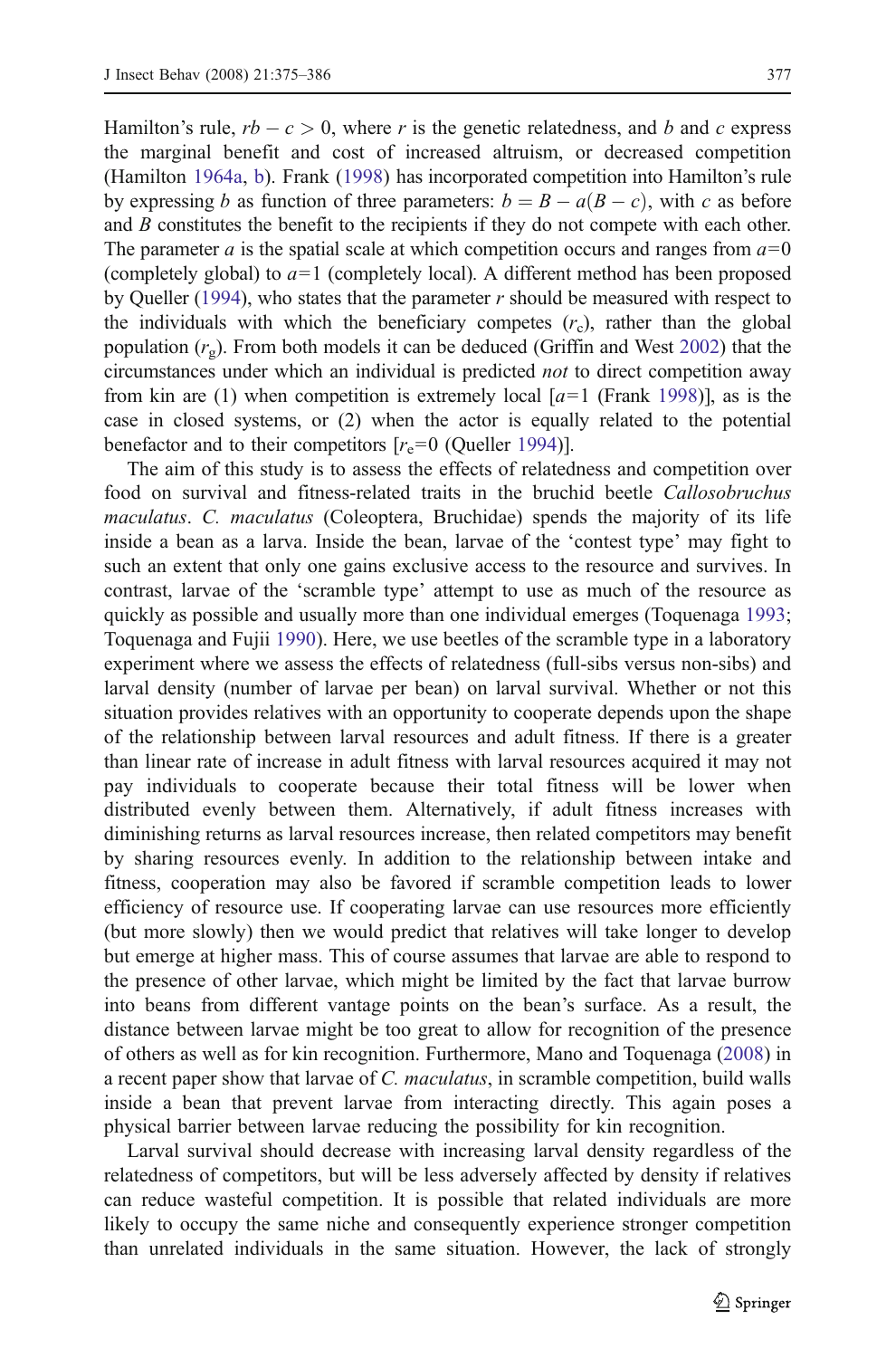differentiated niches within a bean makes it unlikely that this is a significant effect. Furthermore, an assumption that we make is that, in order to make a choice on the intensity of direct competition, larvae should be able to discriminate between kin and non-kin. Kin recognition is speculated to be a significant factor in non-social insect interactions (Fellowes [1998](#page-9-0)). Kin recognition in C. maculatus larvae is to our knowledge unexplored. Initially, it was suggested that kin recognition might be possible as adult females were able to discriminate between eggs of kin and non-kin (Ofuya and Agele [1989](#page-10-0)). However, Messina and Tinney ([1991\)](#page-10-0) were unable to replicate these results and concluded that no evidence exists that kin recognition among egg-laying females occurs.

### Methods

To obtain focal families, we used cultures derived from a Brazilian strain known to exhibit scramble competition that were maintained on black-eyed beans *Vigna* unguiculata at  $29^{\circ}$ C. Of this strain, 28 virgin females (1-day old) were each mated to a different and unique virgin male (1-day old). Following mating, each female was allowed to oviposit on  $100-110$  beans placed in a plastic pot  $(83 \text{ cm}^3)$  to obtain 28 full-sib families. The offspring of these 28 families of this second generation were used to create the full-sib and non-sib treatments of the experiment (see below). For this purpose only adult beetles that emerged from beans that contained a single larva were used. Because each of these 28 families consisted of a large number of siblings, we could use individuals of the same family to replicate treatment combinations and thereby reduce unwanted variation, for example caused by maternal effects. To this end, we created seven replicate blocks within which we used virgin beetles from four focal families and varied larval density (one, two, and four larvae per bean) and relatedness (full-sibs, non-sibs; Fig. [1](#page-4-0)). Within each block, females of each family were randomly assigned to one of the larval density treatments and mated to a male of another family (Fig. [1\)](#page-4-0). After mating, each female was allowed to oviposit on adzuki beans (*V. angularis*) placed in a 9 cm Petri dish; these beans were used because their small size increases the intensity of competition within a bean. Although beetles of these focal families were maintained on black-eyed beans, which are larger beans than adzuki beans, such a shift in bean size does not alter the type of competition (e.g. from scramble to contest) between larvae (Messina [2004\)](#page-10-0), and hence we have no reason to expect that this host shift will alter the competitive behavior of the larvae. For the fill-sib treatments, a female of each of the four families within each block (Fig. [1\)](#page-4-0) was allowed to lay eggs until at least five beans with a sufficient number of eggs for each level of larval density were available. For the non-sib treatments, the mating and egg-laying procedure for a female (of each of the four families within each block) at the lowest larval density treatment was the same as in the full-sib treatment. For the medium and high larval density treatments, respectively one and two females of each of the four families within each block were each allowed to oviposit half the required number of eggs (the order of ovipositing females was randomized; Fig. [1\)](#page-4-0). When necessary, any excess eggs were scraped off using a scalpel to obtain the required number of eggs on each bean. Per treatment combination, five to ten egg-loaded beans were put separately in Eppendorf tubes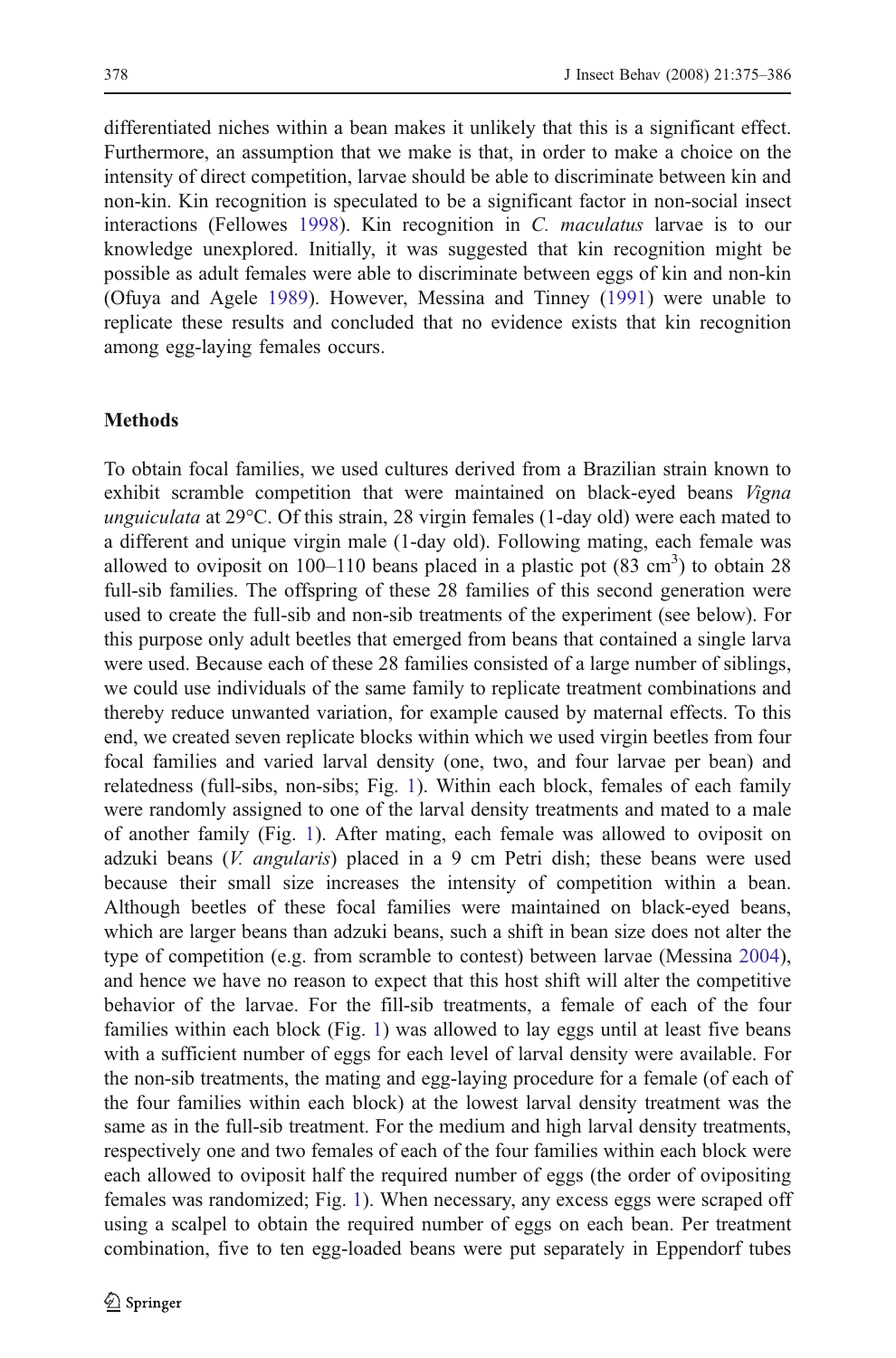<span id="page-4-0"></span>

Fig. 1 Scheme of one replicate block. Each block consisted of four focal families ('a', 'b', 'c' and 'd' from the second generation of beetles) from which mating pairs were formed. Different females from each focal family were allowed to oviposit one, two, or four eggs on a bean. In the full-sib treatments a single female laid all the eggs, in non-sib treatments two (different) females each laid half the eggs each (apart form the single egg treatment which is equivalent to the full-sib low density treatment).

and kept at 29°C under constant light. The larvae and beetles of this third generation were used for analysis. Before pupation, larvae form translucent 'windows' by excavating up to the bean coat without breaking through. Once emergence windows appeared, observations were made at 24-h intervals. Within at maximum twelve hours after emergence, adults were sexed and weighed on an electro balance (Cahn, accurate to 10 μg). Results were averaged per bean for each set of beans.

We examined the following response variables: egg-to-adult survival, development time, adult mass, and difference in number of male and female beetles that emerged. For the analysis, we treated the measurements across the non-sib and fullsib treatments as repeated measures of the same female's offspring (Crowder and Hand [1990\)](#page-9-0). That is, we matched beans with eggs from the full-sib and non-sib treatments into pairs of females from the same family (Fig. 1: the column of females under the full-sib treatment vs. the first column of females of the non-sib treatment), with pairs being the subjects, larval density and family block being the betweensubjects factors and relatedness the within-subjects factor. Larval density and relatedness were fixed factors, and family block and pair were random factors. The repeated measures design entailed that the effects of larval density and family block were tested on the mean response of each pair, and that the effect of relatedness and its interaction with larval density was tested on the difference in response of each pair. Trials were carried out randomly. Because we used four pairs of females within each family block (Fig. 1), the number of replicates per treatment combination summed up to 28. All response variables and residuals were screened for homoscedasticity and for Normality (using probability plots). Development times were log-transformed assuming multiplicative effects of the treatment. Egg-to-adult survival fractions were arcsine-transformed to fit the assumption of Normality.

# **Results**

We first assessed treatment effects on the survival of larvae. Egg-to-adult survival decreased with increasing larval density (Table [1,](#page-5-0) Fig. [2](#page-6-0)), but was unaffected by the relatedness of individuals. Then we assessed treatment effects on the fitness-related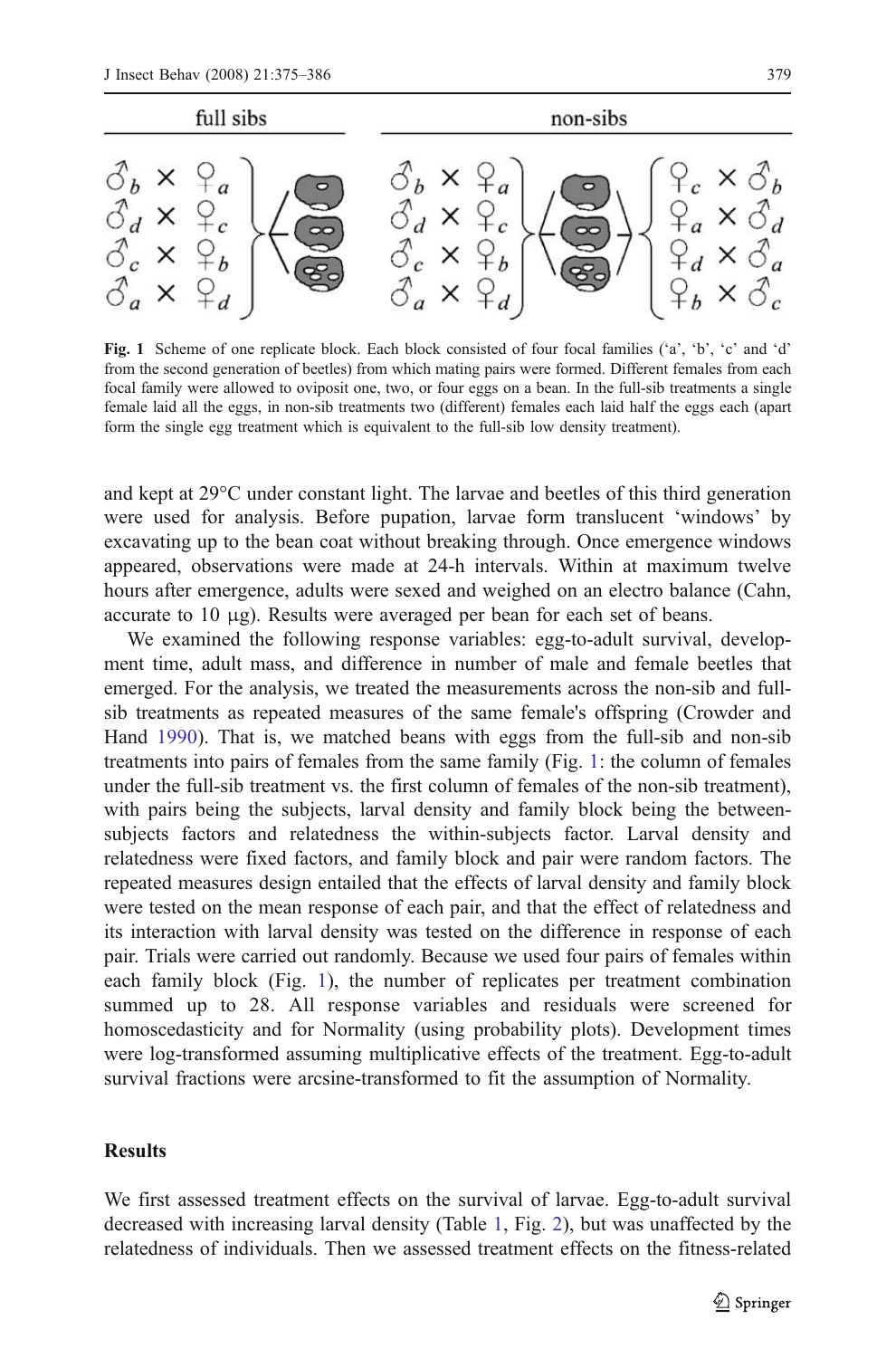| Factor                                            |                            | Egg-to-adult<br>survival |       |        | Male development<br>time |       |        | Female development time                      |      |      |
|---------------------------------------------------|----------------------------|--------------------------|-------|--------|--------------------------|-------|--------|----------------------------------------------|------|------|
|                                                   |                            | Df MS                    | F     | p      | MS                       | F     | P      | MS                                           | F    | P    |
| Between pairs                                     |                            |                          |       |        |                          |       |        |                                              |      |      |
| Larval density, L<br>$L^*B$                       | 2<br>12                    | 1.941<br>0.054           | 35.94 | $0.01$ | 0.027<br>0.004           | 6.75  | 0.01   | 0.009<br>0.004                               | 2.25 | 0.15 |
| Block, B<br>$P(L*B)$                              | 6<br>63                    | 0.285<br>0.104           | 2.74  | 0.02   | 0.004<br>0.003           | 1.33  | 0.26   | 0.006<br>0.004                               | 1.50 | 0.19 |
| Within pairs                                      |                            |                          |       |        |                          |       |        |                                              |      |      |
| Relatedness, R<br>$R \times B$                    | 1<br>6                     | 0.009<br>0.202           | 0.04  | 0.85   | 0.000<br>0.002           | 0.05  | 0.83   | 0.000<br>0.005                               | 0.02 | 0.89 |
| $R \times L$                                      | $\overline{c}$             | 0.099                    | 1.15  | 0.35   | 0.002                    | 0.50  | 0.62   | 0.007                                        | 1.75 | 0.22 |
| $R \times L \times B$                             | 12                         | 0.086                    |       |        | 0.004                    |       |        | 0.004                                        |      |      |
| Residual                                          | 63                         | 0.071                    |       |        | 0.004                    |       |        | 0.002                                        |      |      |
|                                                   |                            | Male mass                |       |        | Female mass              |       |        | Difference in number of males<br>and females |      |      |
| Between pairs                                     |                            |                          |       |        |                          |       |        |                                              |      |      |
| Larval density, L<br>$L \times B$                 | 2<br>12                    | 0.170<br>0.209           | 0.81  | 0.47   | 2.326<br>0.498           | 4.67  | 0.03   | 21.215<br>12.236                             | 1.73 | 0.22 |
| Block, B<br>$P(L \times B)$                       | 6<br>63                    | 6.594<br>0.182           | 36.23 | < 0.01 | 21.280<br>0.567          | 37.53 | < 0.01 | 11.552<br>5.718                              | 2.02 | 0.08 |
| Within pairs                                      |                            |                          |       |        |                          |       |        |                                              |      |      |
| Relatedness, R<br>$R \times B$                    | 1<br>6                     | 0.003<br>0.178           | 0.02  | 0.89   | 0.313<br>0.907           | 0.35  | 0.58   | 20.024<br>4.385                              | 4.57 | 0.08 |
| $R \times L$<br>$R \times L \times B$<br>Residual | $\overline{c}$<br>12<br>63 | 0.481<br>0.172<br>0.170  | 2.80  | 0.10   | 1.018<br>0.883<br>0.537  | 1.15  | 0.35   | 24.720<br>20.706<br>7.615                    | 1.19 | 0.34 |

<span id="page-5-0"></span>Table 1 Analysis of the Effects of Larval Density (L), Family Block (B) and Relatedness (R) on Egg-toadult Survival, Development Time for Males and Females, Mass of Newly Emerged Males and Females, and the Difference in Number of Emerged Males and Females, Mass of Newly Emerged Males and Females, and the Difference in Number of Emerged Males and Females

In bold are  $p$  values lower than 0.05. Sixteen missing values occurred, because from some beans only males or females emerged in which case the development time and mass of the other sex could not be scored. Missing values were replaced with the most conservative value, i.e. the mean from corresponding cells across all treatments. The error term for Larval density as determined from the expected mean squares (Montgomery [1997](#page-10-0)) is the interaction  $L \times B$ , for Block it is  $P(L \times B)$ , where P are the female pairs (or subjects), for Relatedness it is  $R \times B$ , and for  $R \times L$  it is  $R \times L \times B$ .

traits development time and emergence mass. Development time of males was unaffected by the relatedness of individuals, but decreased with increasing larval density (Table 1, Fig. [2\)](#page-6-0). However, the mass of emerging males was not affected by larval density or by relatedness (Table 1). Development time of females was unaffected by the relatedness of individuals and larval density (Table 1). The mass of emerging females was not affected by the level of relatedness of individuals, but decreased with increasing larval density (Table 1, Fig. [2](#page-6-0)). The overall mean response of body size and development time to larval food shortage as mediated by an increase in competition for males and females is summarized in Fig. [3.](#page-7-0)

There was variation among families in the mass of emerged adults (Table 1; significant block effects) and previous work has found that offspring body size is correlated with female parent body size (Messina [1990;](#page-10-0) Fox and Savalli [1998\)](#page-10-0). Hence we could investigate whether higher mass of female parents and thus higher mass of larvae increased mortality. When considering only the limiting treatments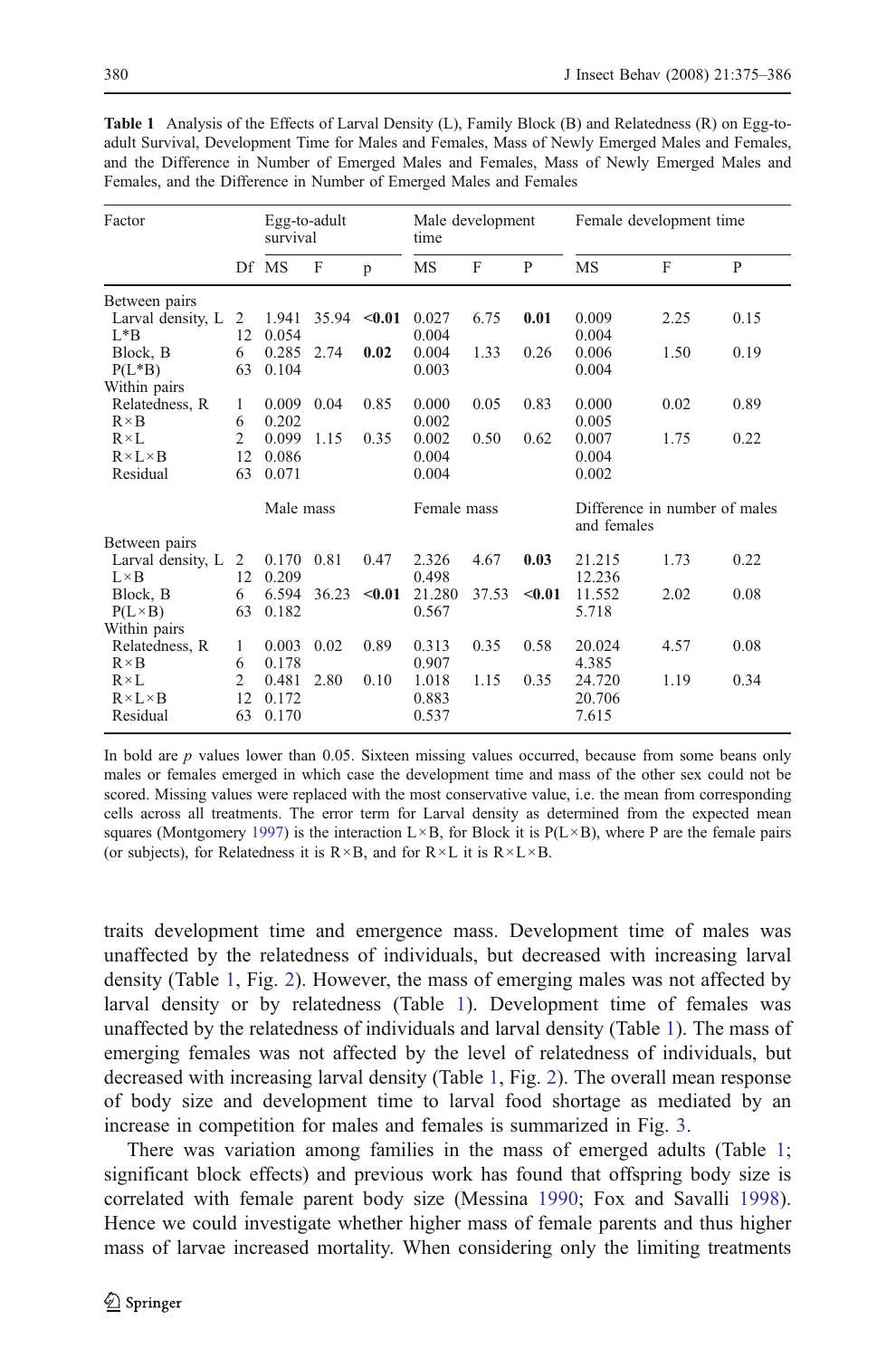<span id="page-6-0"></span>Fig. 2 Egg-to adult survival, male development time and female emergence mass as a function of larval density in a bean: low (one larva), medium (two larvae), and high (four larvae). Vertical lines are 95% confidence intervals.

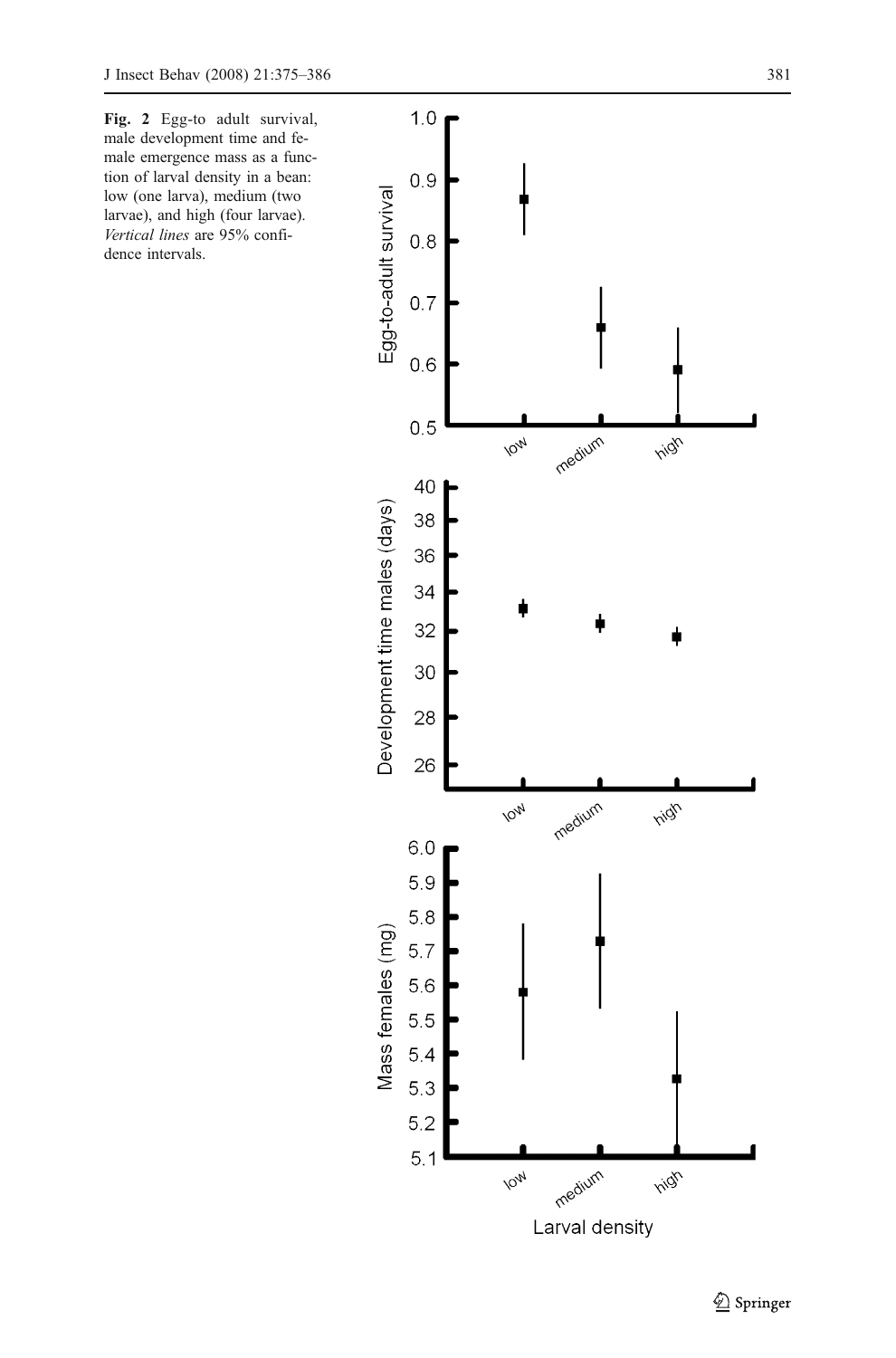<span id="page-7-0"></span>

(medium and high larval densities), egg-to-adult survival (arcsine transformed) decreased with mean family adult mass as estimated from female parent mass from all larval treatments  $(F_{1,26}=11.149, p<0.003)$ .

#### **Discussion**

Recent work has emphasized and clarified the processes and selective forces that underlie the observation that competition between relatives can reduce or even negate the gain in inclusive fitness through the reproduction of related individuals (Queller [1994](#page-10-0); Frank [1998,](#page-10-0) West et al. [2001;](#page-11-0) Griffin and West [2002\)](#page-10-0). This process may be of importance in C. *maculatus*, where females tend to lay eggs in clusters (where egg density is highest in the centre of a mass of beans) even if available beans are plentiful (Stolk et al. [2001](#page-11-0)). Even though females prefer to lay a single egg on a bean (Messina and Mitchell [1989](#page-10-0); Messina and Dickinson [1993](#page-10-0)), it is possible that due to this tendency to oviposit eggs on nearby beans (Stolk et al. [2001\)](#page-11-0) cooccurrence of sibs in beans occurs in small, newly founded populations. As a result, eggs from the same female could be aggregated in both space and time and hence larvae may compete with kin. Our results support the prediction that, with such limited dispersal, an increase in competition can counteract the effect of an increase in relatedness in favoring a reduction in aggression (Queller [1994;](#page-10-0) Frank [1998\)](#page-10-0). We found that C. maculatus larvae that competed with kin did not show a higher survival, nor were they of higher emergence mass than larvae that competed with non-kin. Our results add to the growing number of studies that fail to show a relationship between relatedness and a reduction in competition between relatives in closed systems (Walls and Blaustein [1994;](#page-11-0) Clutton-Brock et al. [2000](#page-9-0); West et al. [2001;](#page-11-0) Pakkasmaa and Aiko [2003](#page-10-0)). Our results can be taken as evidence for the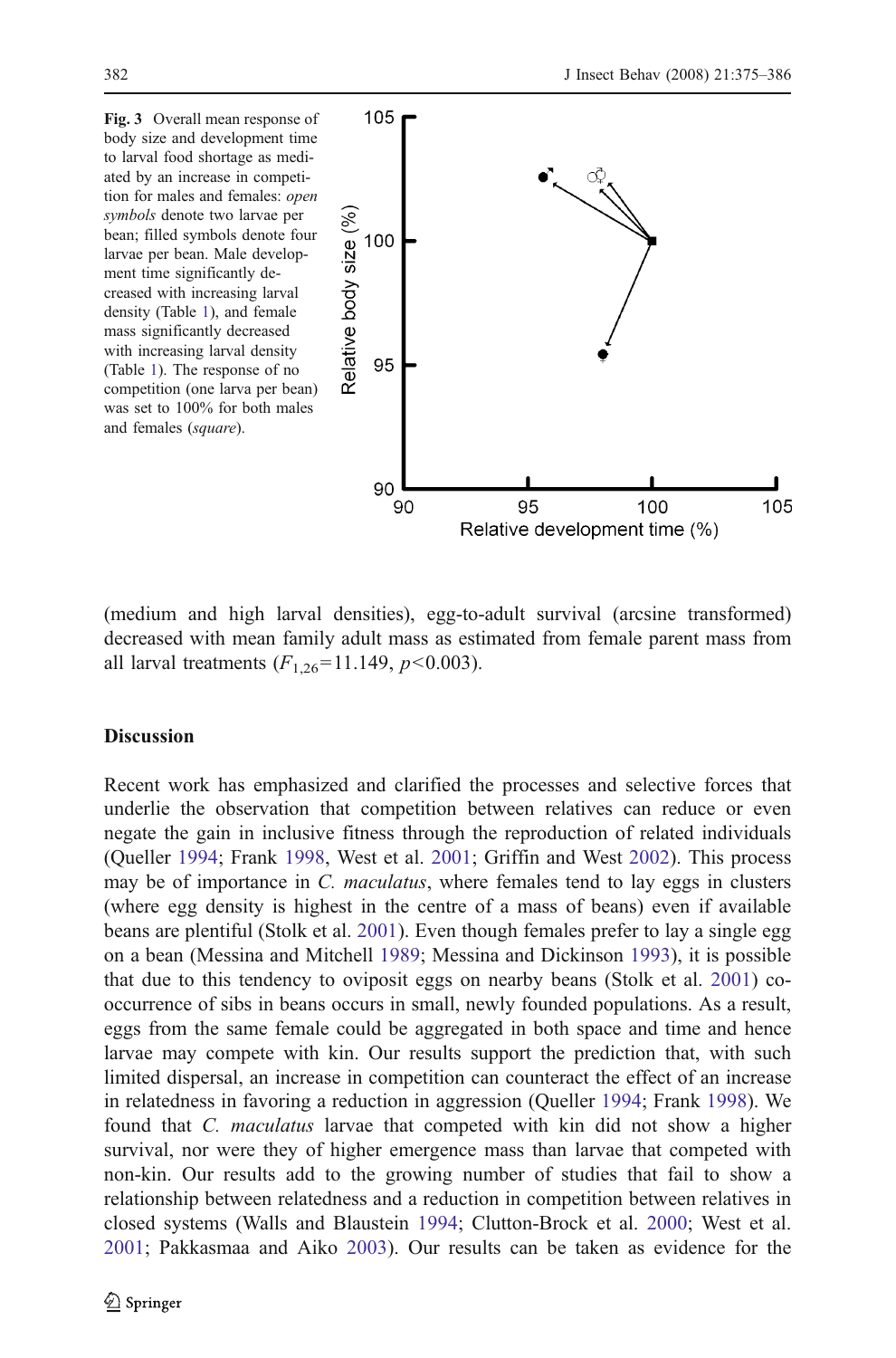importance of the scale at which competition between relatives occurs, although we cannot rule out the possibility that this species has not evolved kin selected responses to within family competition, either because recognition of kin is not sufficiently reliable, or because relatives do not encounter one another sufficiently frequently, or because of other evolutionary constraints. Nevertheless, for the proposition that competition between relatives negates kin selection to be falsifiable, it is still of crucial importance to empirically show that Hamilton's rule may not hold if competition is completely local.

The second objective of our study was to assess to what extent an increase in larval density affects the survival of larvae. We observed that larval survival strongly decreased with increasing larval density. Also, larger beetles, as predicted by maternal size, were more prone to deleterious effects of competition resulting in lower survival rates, as has been shown before by Messina [\(2004](#page-10-0)). Competition for resources is known to affect the growth and survival of Callosobruchus beetles (Giga and Smith [1981;](#page-10-0) Credland et al. [1986;](#page-9-0) Bellows [1990](#page-9-0); Giga and Smith [1991;](#page-10-0) Toquenaga [1993](#page-11-0); Horng [1997;](#page-10-0) Lale and Vidal [2001](#page-10-0); Guedes et al. [2003](#page-10-0)). In general, these studies have found that the survival of *Callosobruchus* larvae decreases with increasing larval density, and for contest *Callosobruchus* types to the extent that only one individual emerges from a bean. Yet in contrast with our work, these studies failed to control for initial larval densities (but see Messina [2004\)](#page-10-0). That is, female beetles were allowed to oviposit at random, after which larval density was used as a continuous factor in the analysis, or excess eggs were scraped off beans so that larval densities would fall into one of several categories. The drawback of such an approach is that females have a choice of bean for oviposition. Beans show a wide range of physical characteristics such as size, hardness, color and texture and presumably vary substantially in their composition. All these factors have the potential to influence oviposition decisions by female C. maculatus and several have been demonstrated to do so (Nwanze and Horber [1976;](#page-10-0) Iloba [1985](#page-10-0); Lale and Efeovbokhan [1991\)](#page-10-0). When females preferentially lay few eggs on beans of low quality and more eggs on high quality beans, this differentially affects the strength of competition among larvae. Here, we prevented female choice by randomly assigning females to lay x number of eggs per bean and by providing only a very restricted number of beans so that the strength of competition among the larvae was standardized.

Adult Callosobruchus beetles generally do not feed (Mitchell [1975\)](#page-10-0), therefore resources acquired during larval development determine for a large part their size and thus longevity and reproductive potential (Messina [1993](#page-10-0)). Typically, resource limitation results in slower growth and smaller body sizes (Shorrocks [1970](#page-11-0)), which is generally predicted by life history models (Stearns [1992;](#page-11-0) Atkinson and Sibly [1997\)](#page-9-0). With increasing larval density and hence limited food availability, females showed a reduction in their growth rate when food was more limited, emerging smaller after the same time. In our study, beetles were maintained on a different species of bean (the larger black-eyed bean) than those that we had used in the experiment. In a previous study, such a shift from large to smaller hosts had modified the relationship between mass and development time for females: this relationship was positive when such a host shift had *not* taken place, but, as in our study, non-significant when such a host shift had taken place (Messina [2004\)](#page-10-0). In the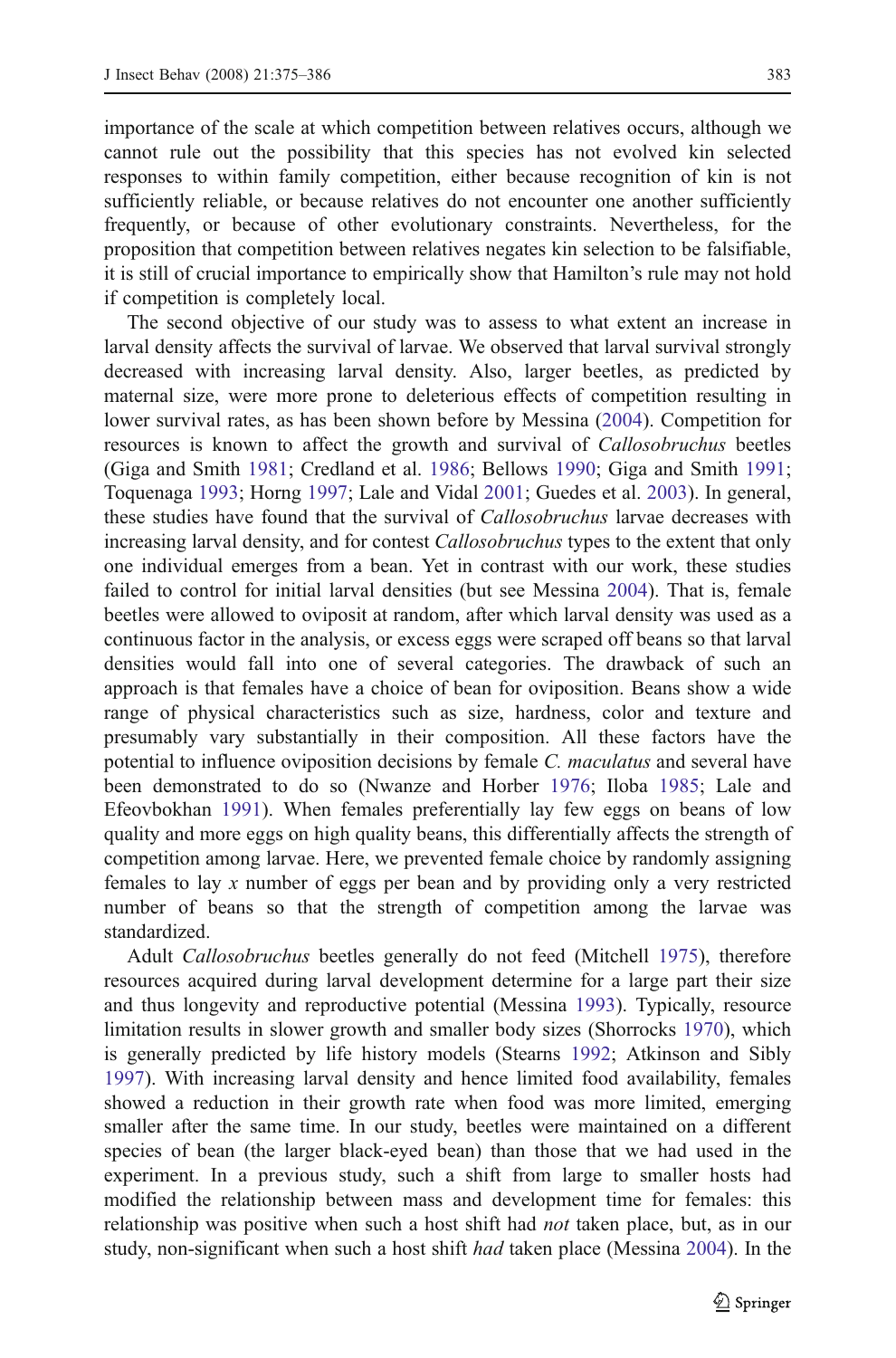<span id="page-9-0"></span>latter study, such a host shift could have increased resource competition among larvae, but in contrast to our findings, this resulted predominantly in an increase in female development time and only in a slight increase in female mass. In contrast to the females, which are much larger than males (Bandara and Saxena 1995) and which suffered obvious negative effects of competition, the males in our study actually increased their growth rate when food became more limited, which did not compromise their adult size. Hence, as larval density increased, the adult beetles became less sexually dimorphic, a phenomenon also observed by Messina ([2004](#page-10-0)).

A key assumption of many life-history models is that in ectotherms body size is proportional to development time, i.e. organisms have to grow for a longer period of time to get larger (Stearns [1992\)](#page-11-0). Yet, male beetles decreased their development time, but without changing their size at maturity. Such flexibility in growth rate is advantageous in situations where growing individuals are time-limited, but where it is still advantageous to be a large (Sibly and Calow [1986](#page-11-0); Abrams et al. 1996). This might indeed be the case for male C. maculatus where females inseminated by large males lay more eggs than those inseminated by small males (Savalli and Fox [1999\)](#page-11-0). Also a short development time is advantageous because of the ephemeral nature of bean stores once they are infested, and because organisms with continuous generations are under constant selection to reduce generation time. The fact that males do not always maximize their growth rate suggests that costs are associated with maximizing growth rates. For instance, an individual's susceptibility to shortterm stress exerted by competition and food shortages might be increased by the higher metabolic demands that are necessary for faster growth (Gotthard et al. [1994\)](#page-10-0).

Acknowledgements The authors would like to thank Bill Kunin for discussion and comments and Nick Colegrave for identifying the provenance of our beetles. IMS was supported by a PHD20 Marie Curie fellowship.

## References

- Abrams PA, Leimar O, Nylin S, Wiklund C (1996) The effect of flexible growth rates on optimal sizes and development times in a seasonal environment. Am Nat 147:381–395
- Aerts LAM (1998) Sponge/coral interactions in Caribbean reefs: analysis of overgrowth patterns in relation to species identity and cover. Mar Ecol Prog Ser 175:241–249
- Atkinson D, Sibly RM (1997) Why are animals usually bigger in colder environments? Making sense of a life history puzzle. Trends Ecol Evol 12:235–239
- Bandara KAN, Saxena RC (1995) A technique for handling and sexing Callosobruchus maculatus (F.) adults (Coleoptera: Bruchidae). J Stored Prod Res 31:97–100
- Bellows TS Jr (1990) Population processes and dynamics of laboratory populations of Callosobruchus spp. In: Fujii K, Gatehouse AMR, Johnson CD, Mitchel R, Yoshida T (eds) Bruchids and legumes: economics, ecology and coevolution. Kluwer, Dordrecht, pp 373–383
- Clutton-Brock TH, Brotherton PNM, O'Riain MJ, Griffin AS, Gaynor D, Sharpe L, Kansky R, Manser MB, McIlrath GM (2000) Individual contributions to babysitting in a cooperative mongoose, Suricata suricatta. Proc R Soc Lond B 267:301–305
- Credland PF, Dick KM, Wright AW (1986) Relationships between larval density, adult size and egg production in the cowpea seed beetle, Callosobruchus maculatus. Ecol Entomol 11:41–50
- Crowder MJ, Hand DJ (1990) Analysis of repeated measures. Chapman and Hall, New York
- Fellowes MDE (1998) Do non-social insects get the (kin) recognition that they deserve? Ecol Entomol 23:223–227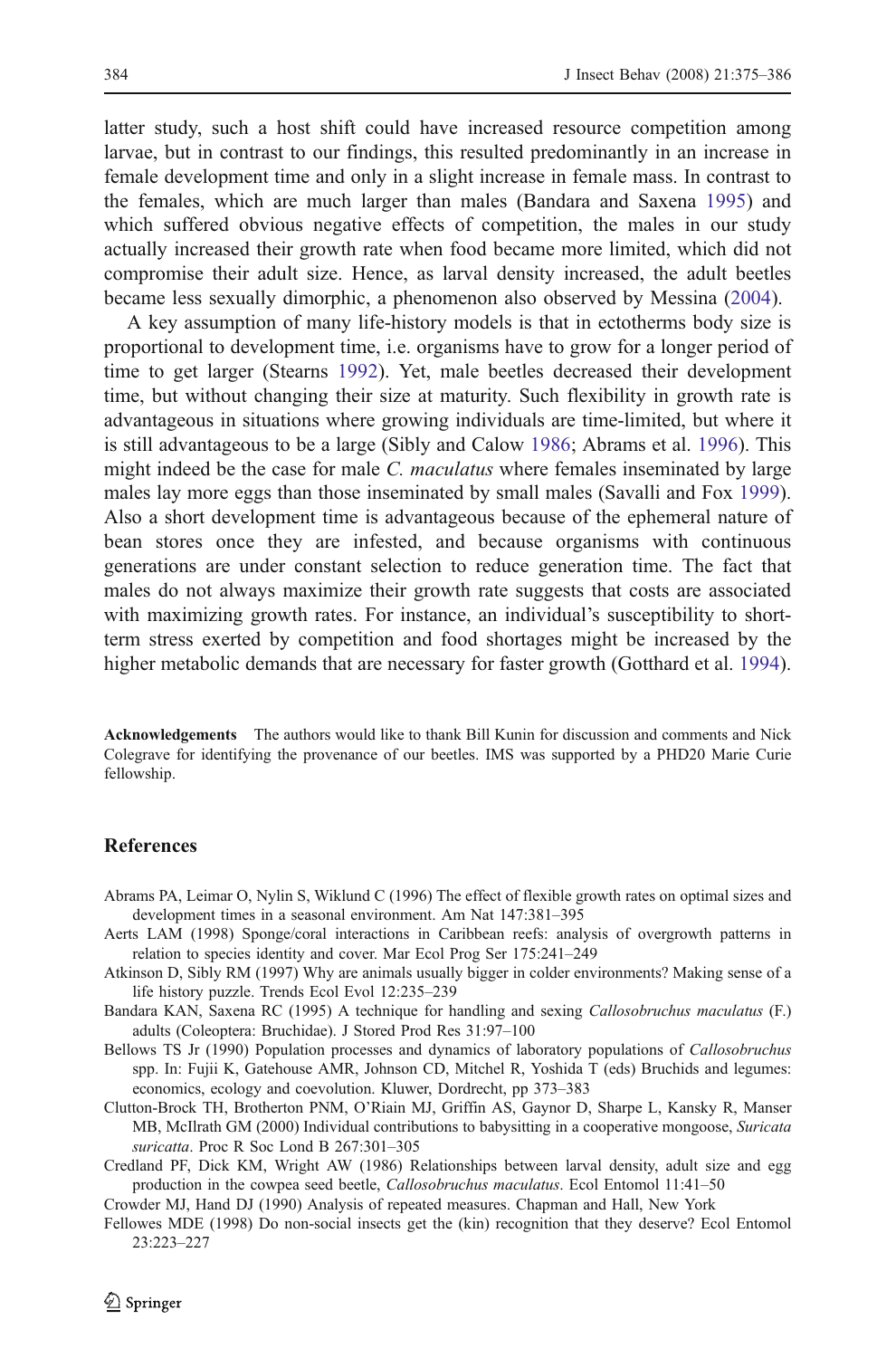<span id="page-10-0"></span>Fox CW, Savalli UM (1998) Inheritance of environmental variation in body size: Superparasitism of seeds affects progeny and grandprogeny body size via a nongenetic maternal effect. Evolution 52:172–182 Frank SA (1998) Foundations of social evolution. Princeton University Press, Princeton

- Giga DP, Smith RH (1981) Varietal resistance and intraspecific competition in the cowpea weevils Callosobruchus maculatus and C. chinensis (Coleoptera: bruchidae). J App Ecol 18:755–761
- Giga DP, Smith RH (1991) Intraspecific competition in the bean weevils Callosobruchus Maculatus and Callosobruchus rhodesianus (Coleoptera, Bruchidae). J Appl Ecol 28:918–929
- Gotthard K, Nylin S, Wiklund C (1994) Adaptive variation in growth rate: life history costs and consequences in the speckled butterfly. Oecologia 99:281–289
- Grafen A (1984) Natural selection, kin selection and group selection. In: Krebs JR, Davies NB (eds) Behavioural ecology. Sinauer, Sunderland, MA, pp 62–84
- Griffin AS, West SA (2002) Kin selection: fact and fiction. Trends Ecol Evol 17:15–21
- Guedes RNC, Smith RH, Guedes NMP (2003) Host suitability, respiration rate and the outcome of larval competition in strains of the cowpea weevil, Callosobruchus maculatus. Physiol Entomol 28:298–305 Hamilton WD (1964a) The genetic evolution of social behavior: I. J Theor Biol 7:1–16
- Hamilton WD (1964b) The genetic evolution of social behavior: II. J Theor Biol 7:17–52
- Heyer WR, McDiarmid RW, Weigmann DL (1975) Tadpoles, predation, and pond habitats in the tropics. Biotropica 7:100–111
- Horng SB (1997) Larval competition and egg-laying decisions by the bean weevil, Callosobruchus maculatus. Anim Behav 53:1–12
- Iloba BN (1985) The cowpea seed testa and its influence on oviposition and development in Callosobruchus maculatus Fabricus (Coleoptera: Bruchidae). Niger J Plant Protect 9:11–22
- Imura O (1990) Life histories of stored-product insects. In: Fujii K, Gatehouse AMR, Johnson CD, Mitchel R, Yoshida T (eds) Bruchids and legumes: economics, ecology and coevolution. Kluwer, Dordrecht, pp 257–269
- Lale NES, Efeovbokhan SO (1991) Stance status of new cowpea cultivars to a storage pest, Callosobruchus maculatus. Postharvest Biol Technol 1:181–186
- Lale NES, Vidal S (2001) Intraspecific and interspecific competition in Callosobruchus maculatus (F.) and Callosobruchus subinnotatus (Pic) on stored bambara groundnut, Vigna subterranea (L.) Verdcourt. J Stored Prod Res 37:329–338
- Lomnicki A (1988) Population ecology of individuals. Princeton University Press, Princeton
- Mano H, Toquenaga Y (2008) Wall-making behavior as a proximate mechanism to generate variation in larval competition in Callosobruchus maculatus (Coleoptera: Bruchidae). Evol Ecol 22:177–191
- Messina FJ (1990) Alternative life-histories in Callosobruchus maculatus: environmental and genetic bases. In: Fujii K, Gatehouse AMR, Johnson CD, Mitchel R, Yoshida T (eds) Bruchids and legumes: economics, ecology and coevolution. Kluwer, Dordrecht, pp 303–315
- Messina FJ (1993) Heritability and 'evolvability' of fitness components in *Callosobruchus maculatus*. Heredity 71:623–629
- Messina FJ (2004) Predictable modification of body size and competitive ability following a host shift by a seed beetle. Evolution 58:2788–2797
- Messina FJ, Dickinson JA (1993) Egg-laying behavior in divergent strains of the cowpea weevil (Coleoptera, bruchidae) – time budgets and transition matrices. Ann Entomol Soc Am 86:207–214
- Messina FJ, Mitchell R (1989) Intraspecific variation in the egg-spacing behavior of the seed beetle Callosobruchus maculatus. J Insect Behav 2:727–742
- Messina FJ, Tinney TR (1991) Discrimination between self and non-self eggs by egg-laying seed beetles a reassessment. Ecol Entomol 16:509–512
- Mitchell R (1975) The evolution of oviposition tactics in the bean weevil, *Callosobruchus maculatus* (F.). Ecology 56:696–702
- Montgomery DC (1997) Design and analysis of experiments. Wiley, New York
- Newman RA (1987) Effects of density and predation on Scaphiopus couchi tadpoles in desert ponds. Oecologia 71:301–307
- Nwanze KF, Horber E (1976) Seed coats of cowpea affect oviposition and larval development of Callosobruchus maculatus. Environ Entomol 5:213–218
- Ofuya T, Agele S (1989) Ability of ovipositing Callosobruchus maculatus females to discriminate between seeds bearing their own eggs and those bearing eggs of other females. Ecol Entomol 14:243– 246
- Pakkasmaa S, Aiko S (2003) Relatedness and competitive asymmetry—the growth and development of common frog tadpoles. Oikos 100:55–64
- Queller DC (1994) Genetic relatedness in viscous populations. Evol Ecol 8:70–73